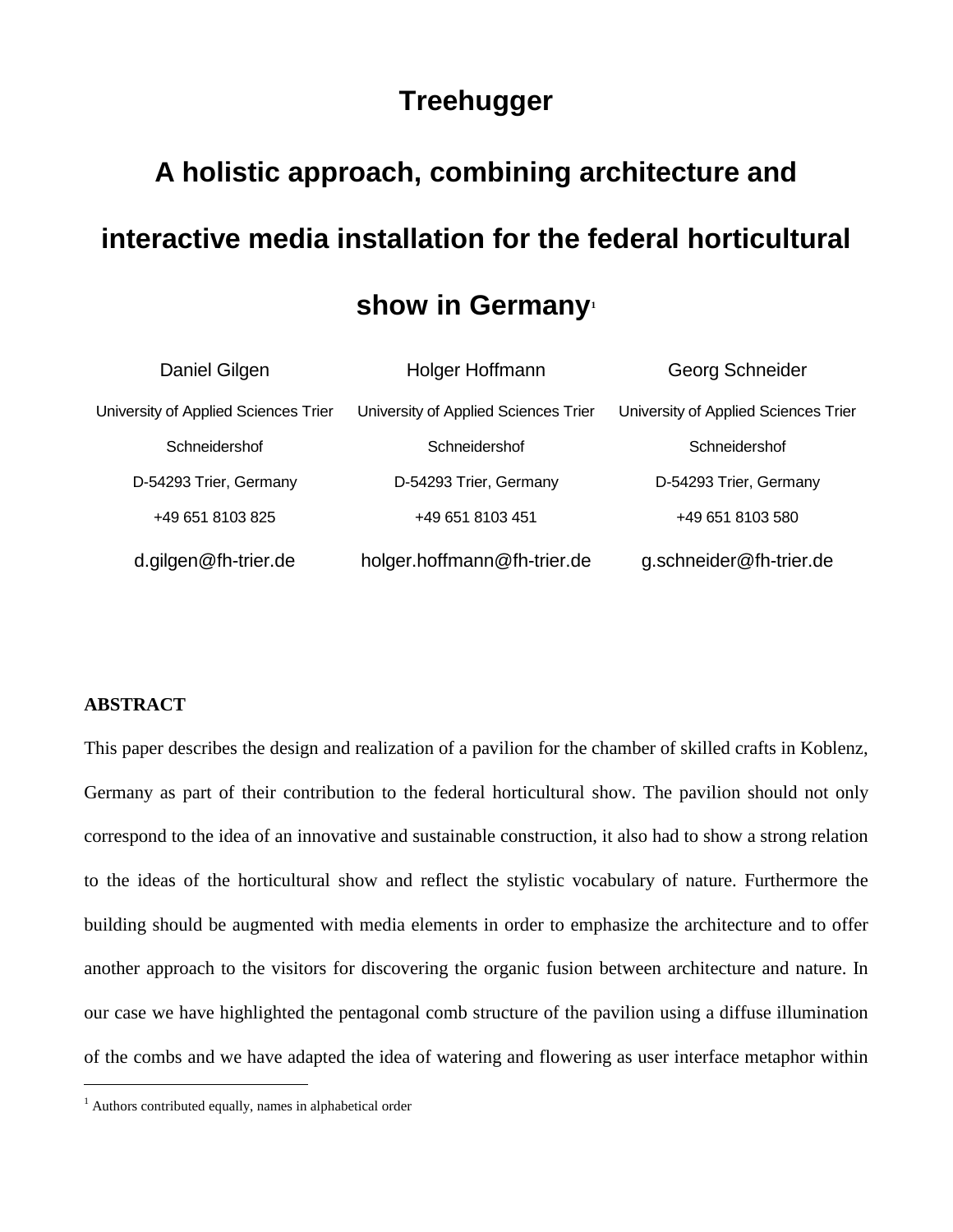the pavilion as reflection of the natural growth process. For doing so, we have built tangible interaction elements that are familiar to the users in this context, i.e. watering cans with integrated sensors for location and orientation. Visitors can pick up the cans, chose their color by rotating the can and virtually pour the color at this position in a way that starting from the very point on the ceiling is colored accordingly like a blooming flower.

The interactive media system has been realized using the Arduino platform together with several sensors, RFID readers and wireless communication in order to control the ceiling illumination consisting of LED strips over the DMX protocol.

The project has been realized as an interdisciplinary project between the departments of architecture, intermedia design and computer science, including students of the aforesaid departments together with external partners.

# **Keywords**

Interactive Media Augmented Architecture, Tangible Interfaces

# **1. INTRODUCTION**

The federal horticultural show takes place every two years in Germany. The show consists of extensive landscape architectures and gardenings, which transform the area and give it "a new, green visual identity. The transformation is taking place on three sites covering a total of 48 hectares at the Electoral Palace, the Blumenhof courtyard and Ehrenbreitstein fortress" [\[1\],](#page-15-0) which is part of the landscape of the UNESCO World Heritage Site "Upper Middle Rhine Valley". Besides, many recreational and cultural attractions will take place as well during the opening of the show, which is usually between April and October. Several million visitors are expected for this period.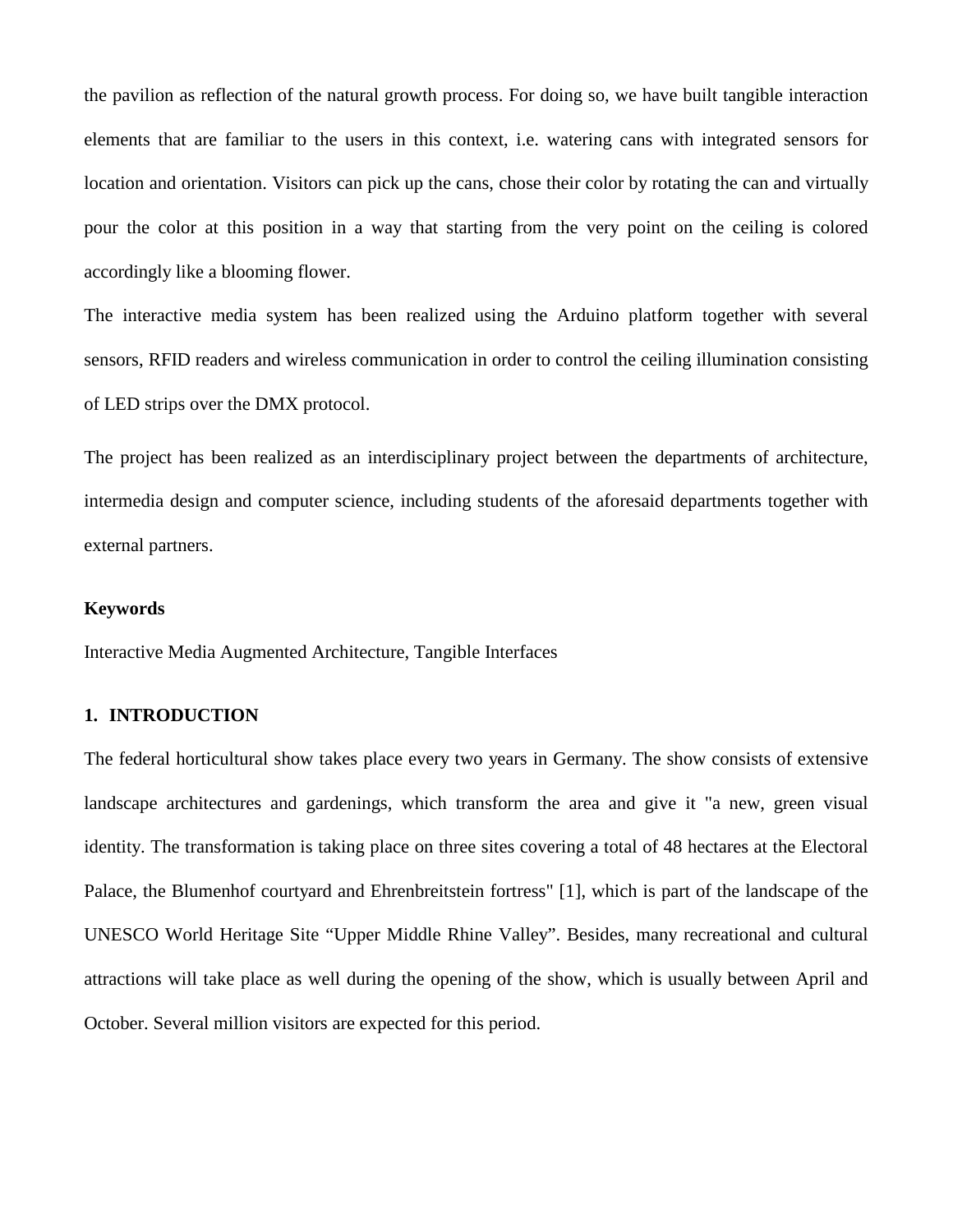The Koblenz chamber of skilled crafts participates in the horticultural show and wanted to display the technical excellence of their member enterprises as well as the innovative power of craftsmanship.

The Treehugger concept shows the fusion of the stylistic vocabulary of nature, i.e. a wooden pentagonal comb structure, with an organically shaped interior, which additionally integrates a tree in the architecture that has grown on the premises of the pavilion. Furthermore an interactive light installation has been integrated in the concept in order to emphasize the structural elements, i.e. the combs. The installation uses the idea of natural growing and blooming as a metaphor. For this reason we use a watering can as tangible interaction element which is a familiar instrument in the area of gardening. The watering can is used to select a color and to virtually pour it out so that the surrounding area starts blooming, i.e. the surroundings combs on the ceiling are illuminated with the selected color and the illumination continues at the neighboring combs. This way the organic pentagonal comb structure of the pavilion is highlighted even further in the course of the illumination process.

In the following we will first describe the ideas of the architecture of the pavilion. Afterwards we will talk about related systems and installations in neighboring fields and highlight the philosophy behind the interactive light installation. Then we will emphasize the realization of installation. We will close the paper with a resume and an outlook to our future work.

#### **2. ARCHITECTURAL CONCEPT**

The pavilion, which had to be designed for federal horticultural show had to serve many purposes. On the one hand it had to show a close relation to nature. Furthermore the peculiar location of the pavilion next to basilica St. Castor should formulate a subtle link to Romanticism's enthusiasm for the mystique and the transcendental. So it is a rather anticlassical "as well as" approach that drives the structural, formal, material and spatial configuration of Treehugger.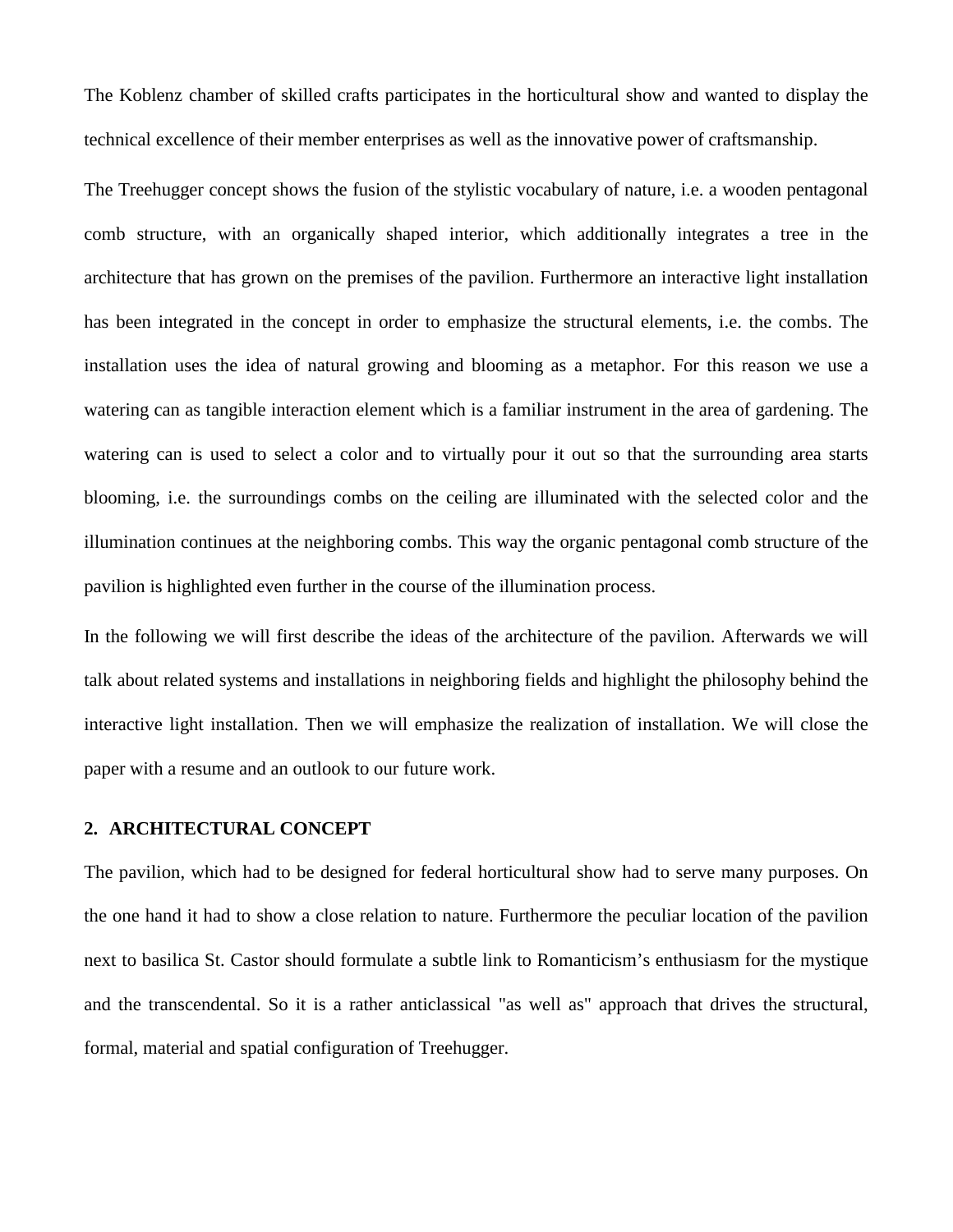The pavilion has been designed in the shape of an extruded pentagon (see Fig. 1) instead of a square-box – a simple geometrical "plus" that changes the building's appearance significantly in relation to a beholder's standpoint. The partly screen printed glass curtain blurs the interior construction and superimposes it with reflections of the surrounding trees.



**Figure 1. Geographic Pentagon structure.**

The polygonal geometry and manifold symmetries of nearby St. Castor's stellar vault have been a major inspiration for the project. Together with a rotationally symmetrical order a system of interdependent geometrical relations was defined that was resilient, yet rigorous enough to adapt to specific structural and functional needs. Furthermore the "branching" and inherent "porosity" of the trees' leafy canopy above has been abstracted into the similarly "porous" pentagonal and rhombic tessellation of the surfaces.

Treehugger has to serve as a place for exhibitions, lectures, workshops and similar events. Thus a circuit, a one-directional space and a row of cubicles had to be implemented within in one spatial configuration – which normally results in a claim for flexibility that would then be answered with as little spatial or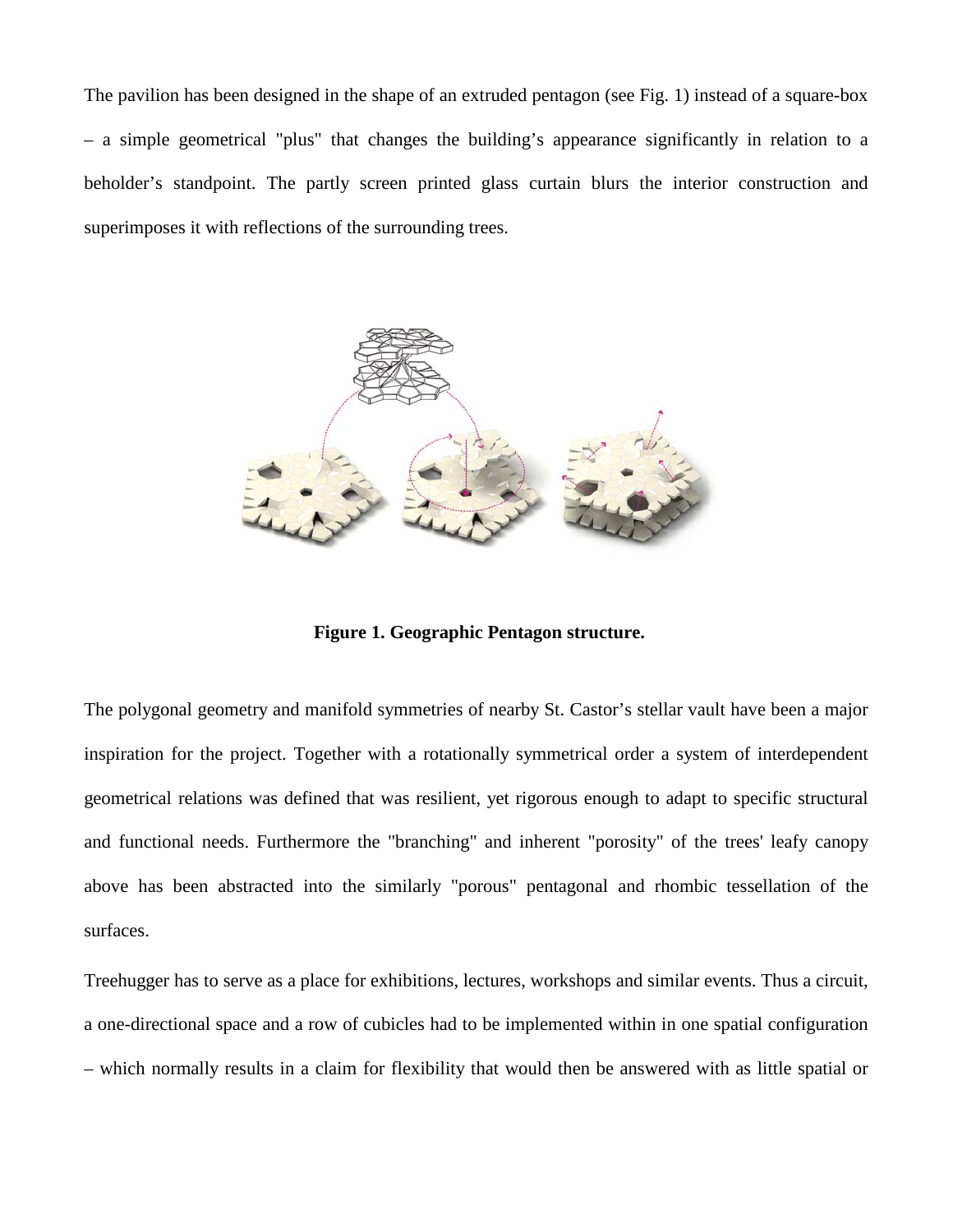structural determination as possible. In this case however we have decided to rather blend the three main programs. By rotating one structural element (the tree-like column) around a pivot in the center of the pavilion different regions of possible action emerge. This fairly simple geometrical operation then allows for all three conditions to take place at the same time: the exhibition pieces of the circuit are shielded by the tree-like columns that again create in between cubicles for work-stations in a workshop scenario. Lectures take place in a "Totaltheater"-like central space.

For sustainability reasons Treehugger will not only be erected once and then disappear, but it will be relocated in October 2011. Therefore the decomposability of the timber-structure has been of great importance from the beginning of the project. It will perform as a platform for diverse events during summer 2011. In October 2011 Treehugger will be dismantled to then be re-erected on the premises of the Chamber of Skilled Crafts, Koblenz.

In conjunction with the initial research project we have designed and constructed Treehugger entirely with the help of Rhinoceros 4.0, Grasshopper and Visual Basic/Rhinoscript - this mainly to find an efficient balance of technologically advanced as well as common low tech production methods. Thus the timber-works have mainly been factory machined by an automatic cutting machine that is normally used for standard timber roof structures. All steel knots have been lasercut and then been assembled with the tailored woodworks to mid-size prefabricated components.

# **3. RELATED WORK**

The general idea to blend architecture and illumination has been already realized by several architects (e.g. [\[2\]](#page-16-0) and [\[3\]\)](#page-16-1). In these installations the outer face of the buildings has been used to display information or to display animations for creating a lively impression of the building. The interactive light installation of Treehugger rather aims at the interaction of the user. However similar as in these projects,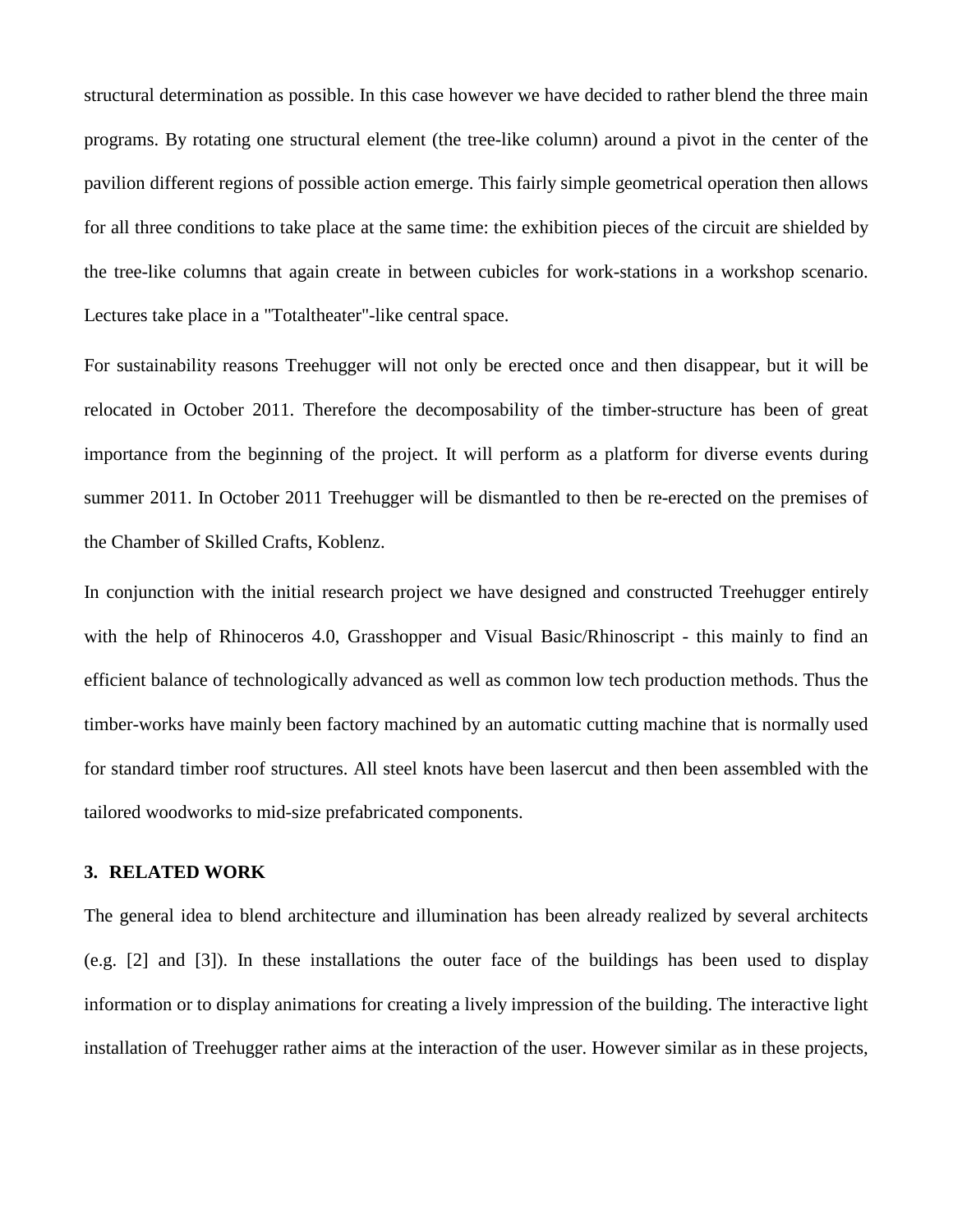for the nighttime when the horticultural show is closed, automatically generated animations are displayed in order to attract the attention from outside of the premises of the show.

The works of [\[4\]](#page-16-2) and [\[5\]](#page-16-3) show several light installations, that either automatically create a certain impression within a room by displaying animations or reacting on bypassing users. In contrast to these installations, in our project we focus on the explicit interaction using tangible interaction objects in order to emphasize the topics of the show.

Several projects realized from [\[6\]](#page-16-4) deal with a similar question as we do, which is complementing the architecture with a media installation, that emphasizes the architecture and refers to the theme of the "event". Especially the project "Spheres" deals as well with a specific theme, which is incorporated in the architecture as dynamic light surface, emphasizing in the same way the architecture and referencing the theme "mobility".

On the other hand, the idea of media installations in the context of gardening and plants has been discussed in [\[7\]](#page-16-5) where virtual trees are constructed based on the emotions of the users and more significantly in [\[8\],](#page-16-6) where lights show the biopotential activity of plants. In our case however we want to use direct input from the users and imitate the blooming using a light installation in the ceiling. In [\[9\]](#page-16-7) watering cans are used as tangible input devices for a virtual garden. The experiments showed that the users can intuitively use the interface and show a high satisfaction since they can interact easily with the system.

Ceiling illumination in the public space using LEDs is presented in [\[10\].](#page-16-8) In this case however the display is targeted at displaying readable information. The Treehugger illumination is used to produce a visual effect rather than displaying additional information to the user.

In [\[11\]](#page-16-9) a coexisting entertainment furniture is presented. The object interacts using light with the users. Here light is used on the one hand as illumination. It also is used in order to give feedback about certain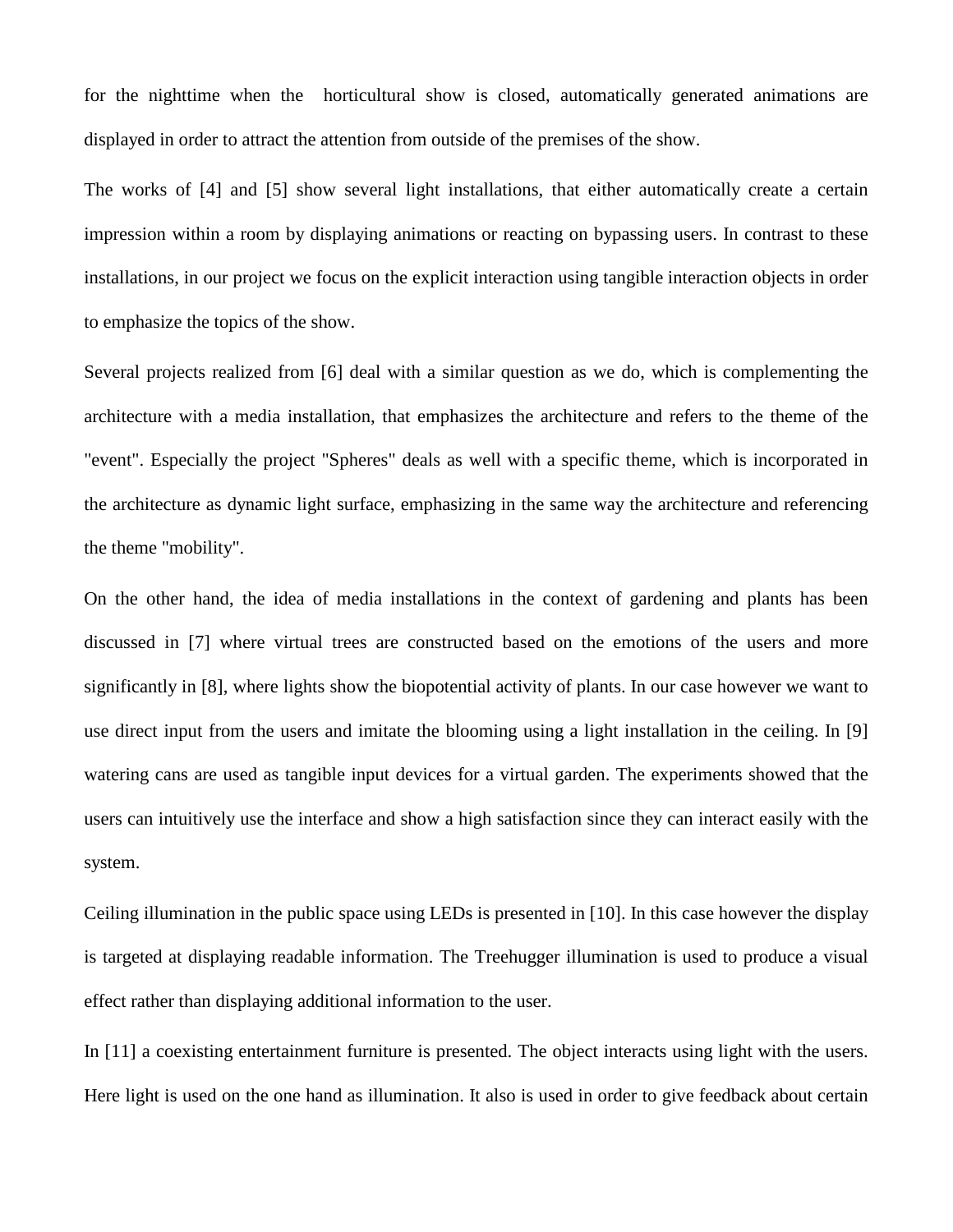states, like touching. We will use a similar mechanism in order to inform the user about certain states as well, i.e. the detection of certain dedicated positions for interacting with the light installation.

# **4. INTERACTIVE LIGHT INSTALLATION**

The interactive light installation had to achieve two goals. On the one hand it should emphasize the innovative structure of the pavilion and it should use an easy to understand but innovative user interface in the context of the garden show.

Facing the fact that the visitors of the horticulture show covers a wide range of different users from families with children to mainly elderly people, the design of the human computer interface had to be intuitive and easy to use. Intuitive design means that we exploit previously learned knowledge. The watering can has a well known handling and relates to the metaphor of pouring the virtual color out and let it bloom over the users head by spreading it over the ceiling. However it is important that the modified watering pot can be distinguished from its standard appearance (to avoid a mystical interface). Therefore the hole where usually the water got filled in is covered with frosted plastic. If the watering can stands still for 2 minutes it switches into stand-by mode and starts to pulse in the lately selected color to catch more attention (see Fig. 2).



**Figure 2. Two modified watering cans indicating a selected color by their orientation.**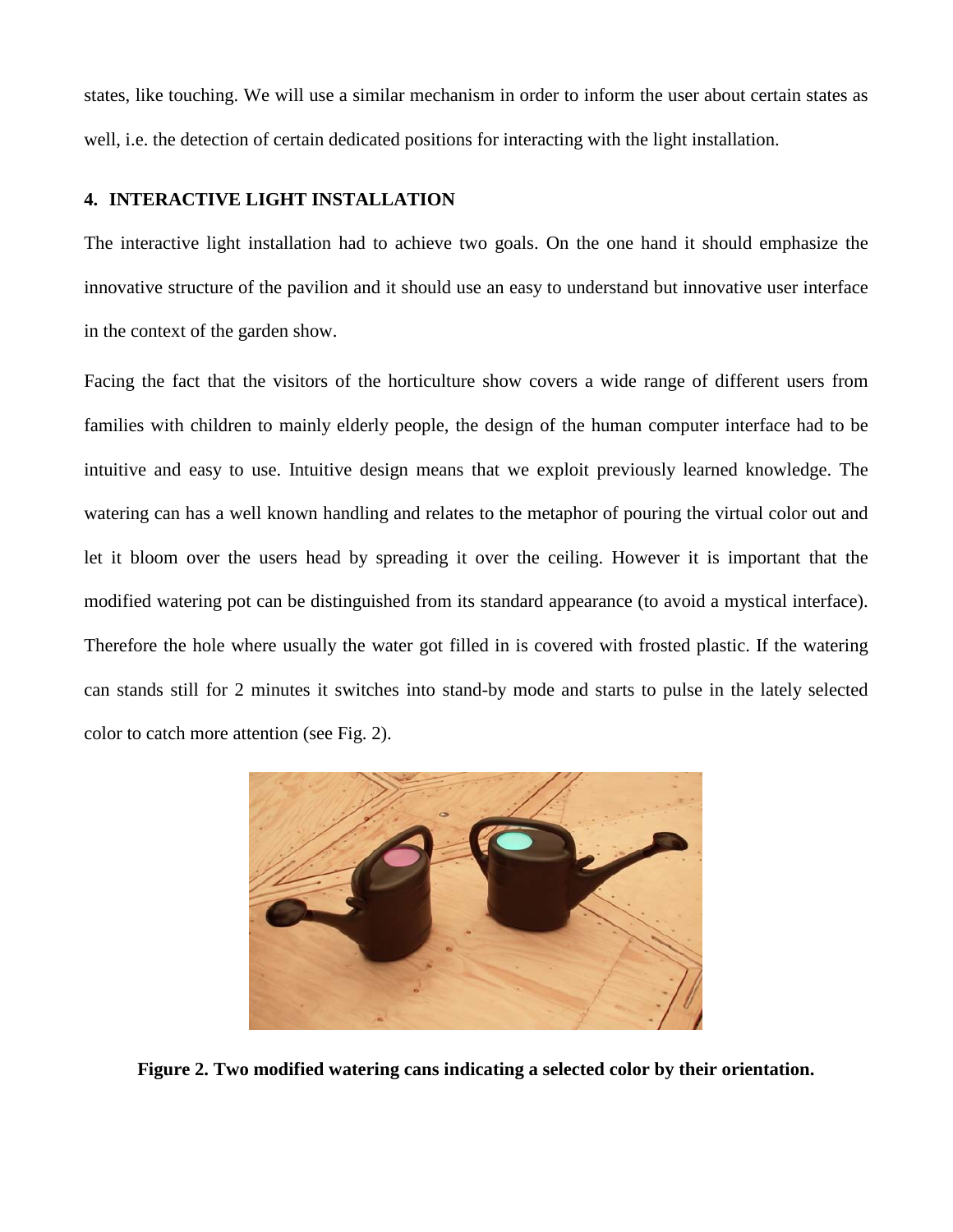Once a visitor lifts up a blinking watering can the color in the can starts to change by rotating it. The instant visual feedback provides an explorative approach to find the desired color or to simply test one by tilting the can.

The interaction with the ceiling can take place only on specific locations, where RFID tags are integrated in the floor. In order to mark these places, the RFID tags are covered by a pictogram of a watering can. If the real watering can is placed onto this nonverbal sign, the can blinks white twice. Afterwards the animation starts above the lately selected RFID tag. In terms of interaction design this is a compromise to the technical possibilities because an explicit new action is needed (see paragraph [5.1\)](#page-9-0).

There are 3 watering cans which can be used simultaneously from different positions. The selected colors will be blended in the ceilings modular elements when they overlap each other. This leads to an exciting interaction between different users and extends architectural perception by enriching it with an involving experience.



**Figure 3. The pavilion and the interactive light installation at night (Photo by Roland Borgmann).**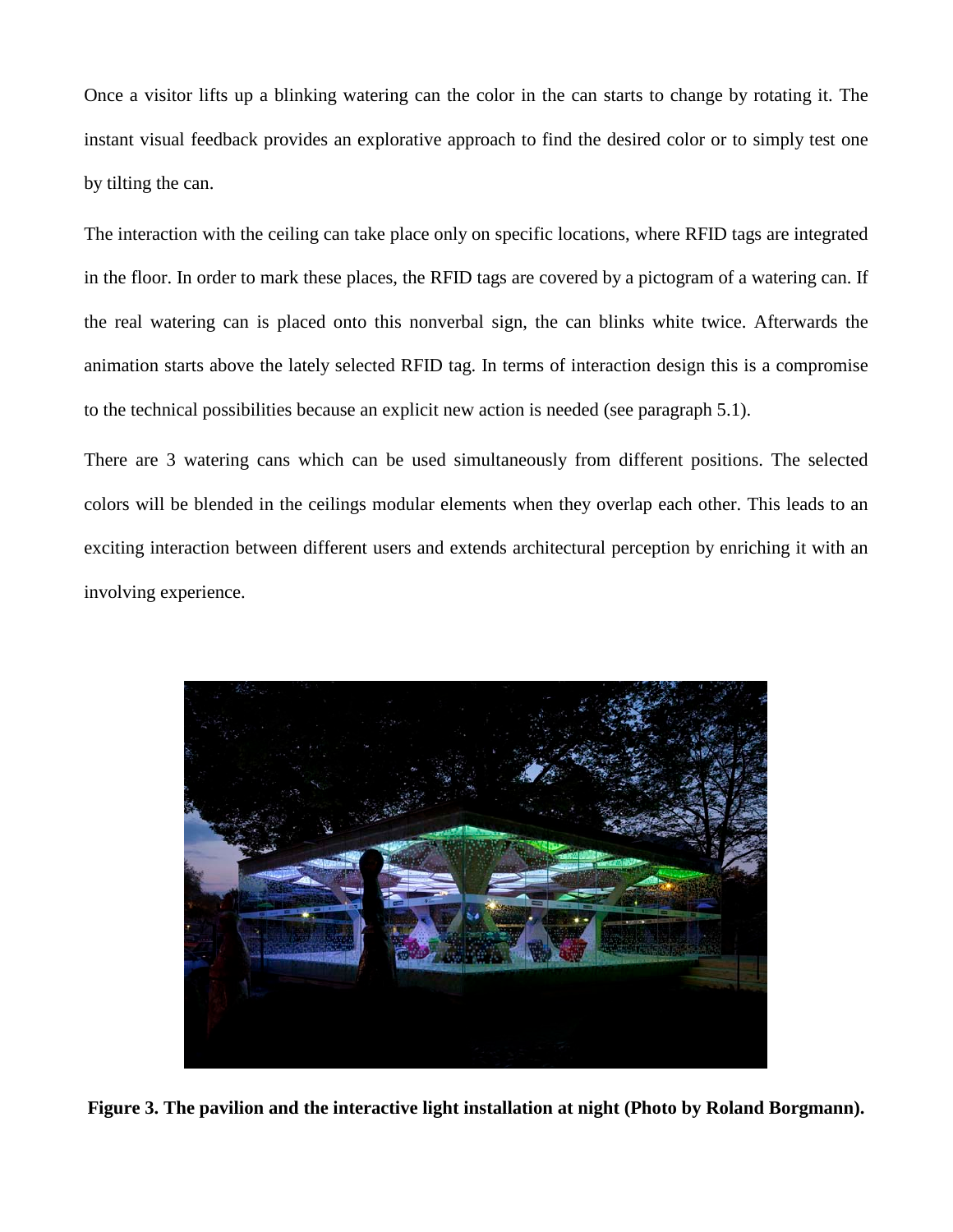Finally the physical interface (watering cans) can be easily stored away at times when the pavilion is used for different purposes.

At night time when the pavilion is closed for public the system can be switched to a mode which simulates the use of the watering cans. Especially then, the seamlessly integration with the generative architecture has its full effect (see Fig. 3).

As it concerns the integration of the light installation several constraints had to be met. First of all the lights had to be installed in a way that they don't interfere with the building. For this reason the usage of spotlights was already impossible from the beginning. The idea of emphasizing the pentagonal structure of the pavilion could have been done by either highlighting the skeleton, i.e. incorporating the lights in the wood frames or by highlighting of the interior of the pentagonal combs. Finally we have chosen the diffuse illumination of the combs since it further contributes to the illusion of a blooming flower, where new petals appear over time.

## **5. REALIZATION OF THE LIGHT INSTALLATION**

The interactive light installation needs to detect different information of the watering can concerning the location, the orientation, which serves to adjust the color of the watering can and the tilt. Furthermore the user has do be provided with a feedback about the selected color as well. In order to detect these parameters several sensors has to be integrated.

The so collected data has to be transmitted to a server were, data coming from different cans have to be processed in order to realize the light animation on the ceiling.

Finally the different sections, i.e. pentagonal combs have to be illuminated accordingly.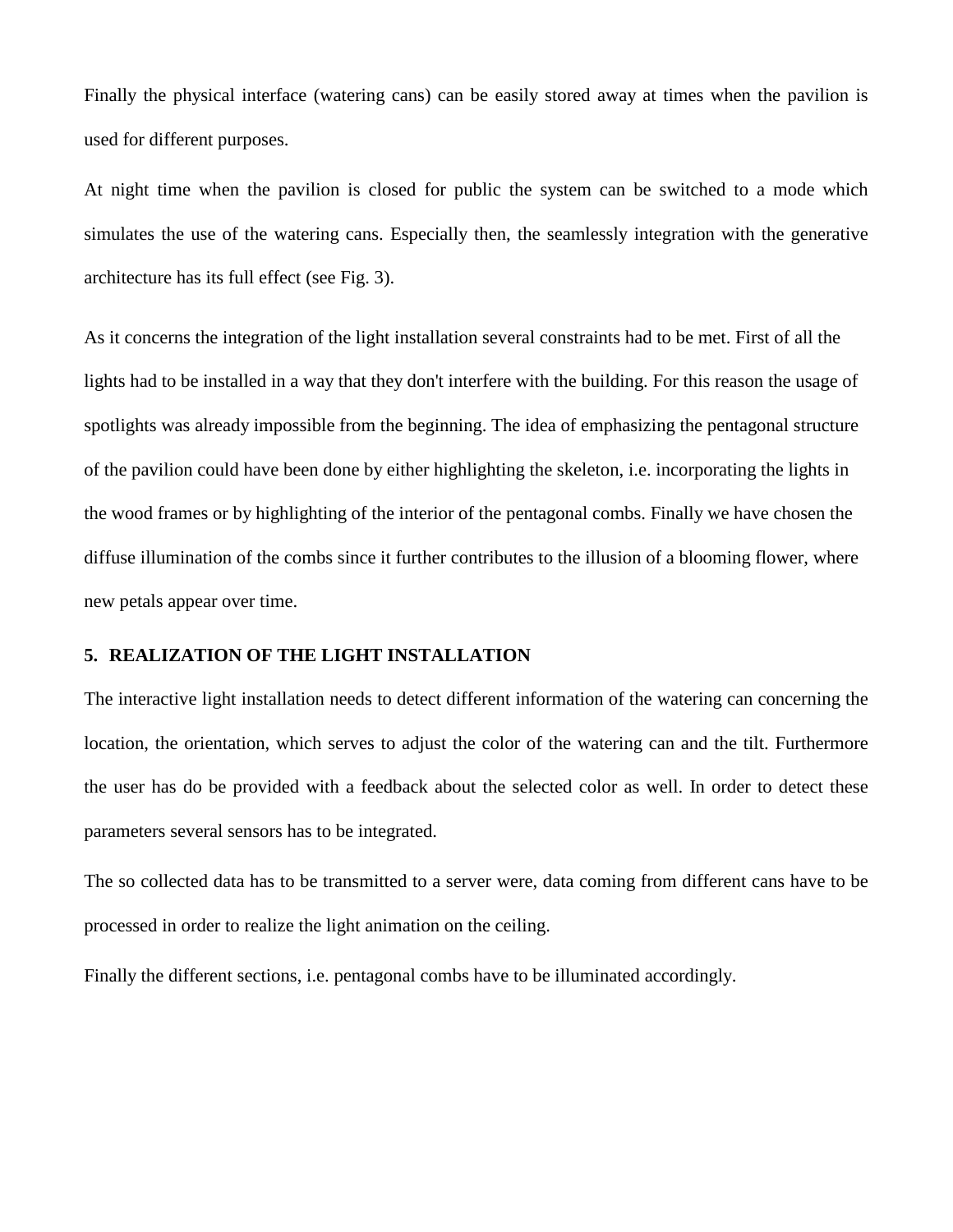

**Figure 4. System architecture.**

Figure 4 shows the system architecture. The Arduino board with RFID reader, 3 axis sensor, Xbee wireless communication and LED matrix in order to provide visual feedback to the user, are integrated into the watering can. Right now we have installed three different watering cans, that can be used simultaneously. For each can, we have a dedicated receiver connected to a PC via USB. The reason for multiplying the Arduino boards on the server side is, that experiments with multi threading on one Arduino board have shown that it is more reliable to perform the computation on a more powerful platform.

The server calculates the animations of the ceiling illumination and controls the lights using a DMX converter, which is connected to a USB to DMX interface.

In the following sections we will discuss the single parts of the system in more detail.

#### <span id="page-9-0"></span>**5.1 Watering can as tangible input device**

As mentioned above the watering can has to collect certain sensor data about position, orientation and tilt. It has to provide feedback concerning the selected color and communicate the information to the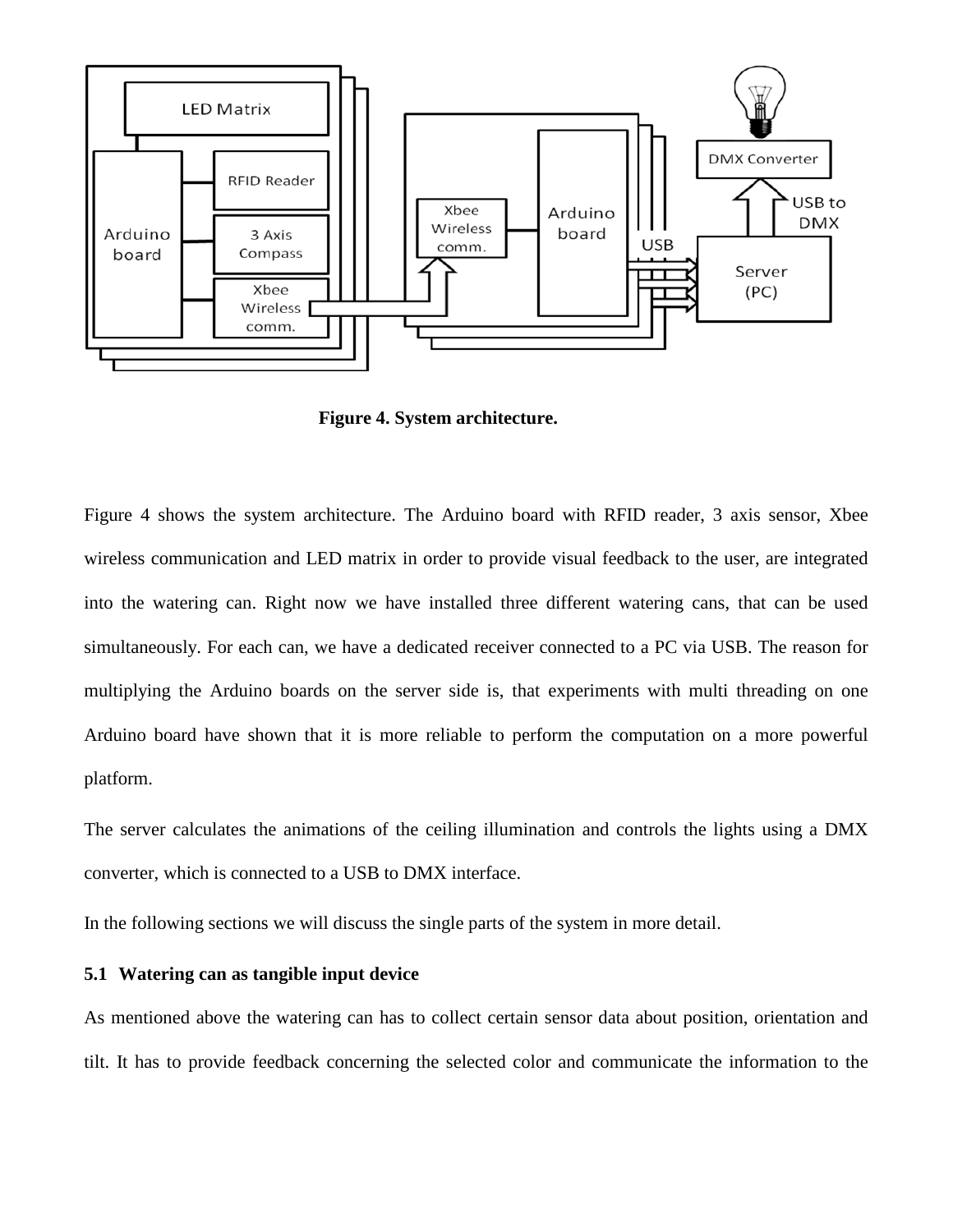server. We have chosen the Arduino platform [7] in order to realize the required behavior. Notably we used the Arduino Mega 1280.



**Figure 5. RFID Reader and Tag.**

As it concerns the position of the can, we first experimented with the signal strength of several Xbee modules, which we have integrated in the environment. This procedure would have had the advantage that we could determine the position of the can within the whole pavilion. Whereas this approach worked nicely in the lab, it was too fragile for an environment with many moving people (possibly with cell phones). Therefore we have decided to use an RFID reader and to embed RFID tags in the floor of the pavilion. Therefore slots have been milled into the floor and the positions have been labeled with a sticker. As a consequence the interaction with the ceiling can only take place at discrete positions. Once the RFID tag is recognized the watering cans signals this by blinking twice in the color white. As hardware we have used the ID-20 module [8] and a passive tag (see fig. 5).

The orientation of the watering can controls the color that will be poured by the can. The sensor that is used provides us with data about the three axis. The values concerning the heading control the color that is selected from the user. The tilt data are responsible for activating the light animation once they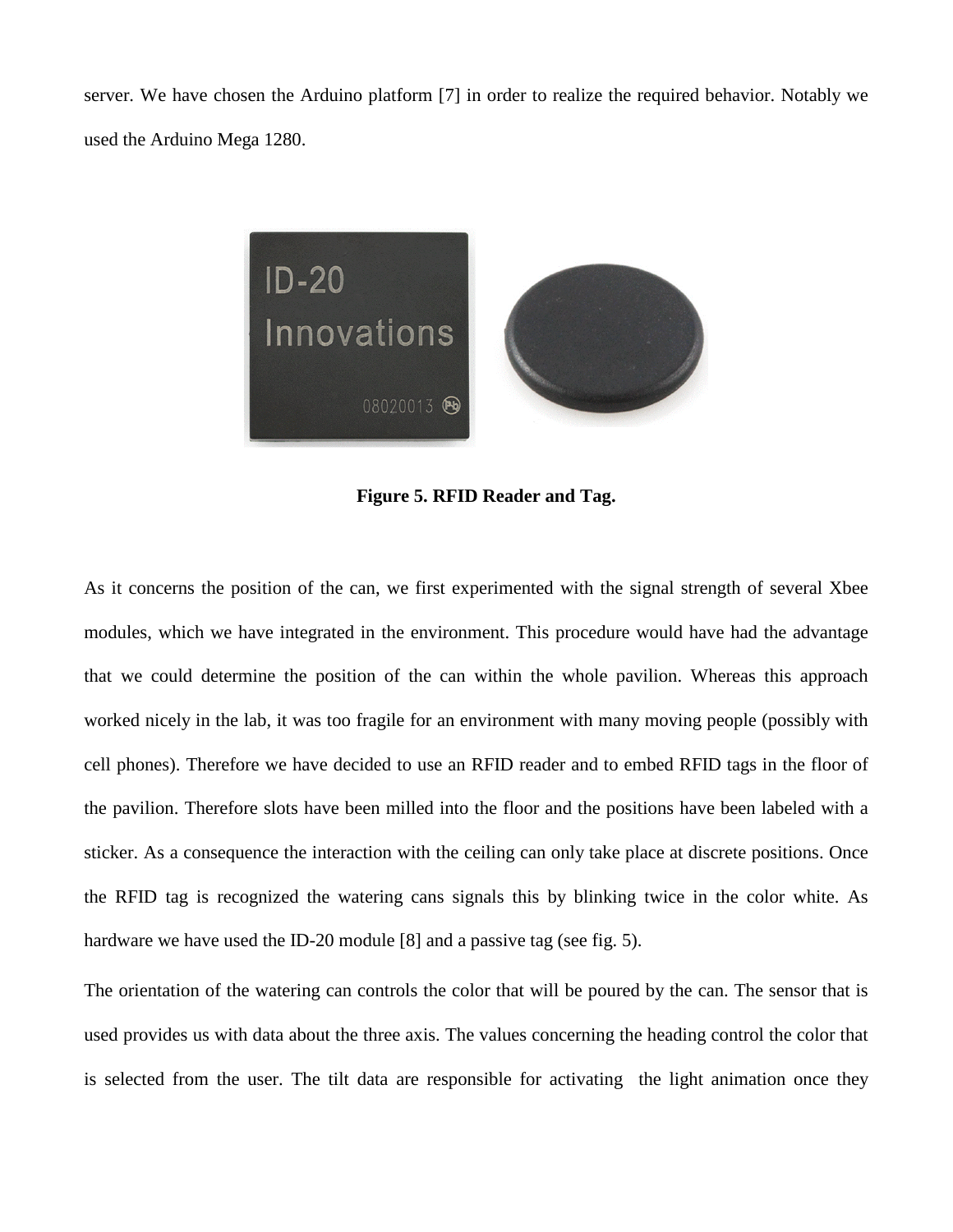exceed a certain threshold. A Honeywell HMC6343 Three-Axis Compass is integrated for this purpose [\[14\],](#page-17-0) which we have accessed using the Arduino wire library.



**Figure 6. The assembled interior of the watering can.**

As communication technology we have used an Xbee module together with an Xbee shield.

The LED matrix is integrated in the hole of the watering can, where the user normally fills in the water, i.e. on top of the can. This matrix displays the currently selected color and likewise gives a visual feedback. Furthermore the matrix is used for informing the user if an RFID tag, identifying a position for starting an animation has been detected. For this purpose the device blinks twice with a white color. In our case we have used an 8x8 LED matrix [\[15\].](#page-17-1)

The complete hardware setup is shown in figure 6.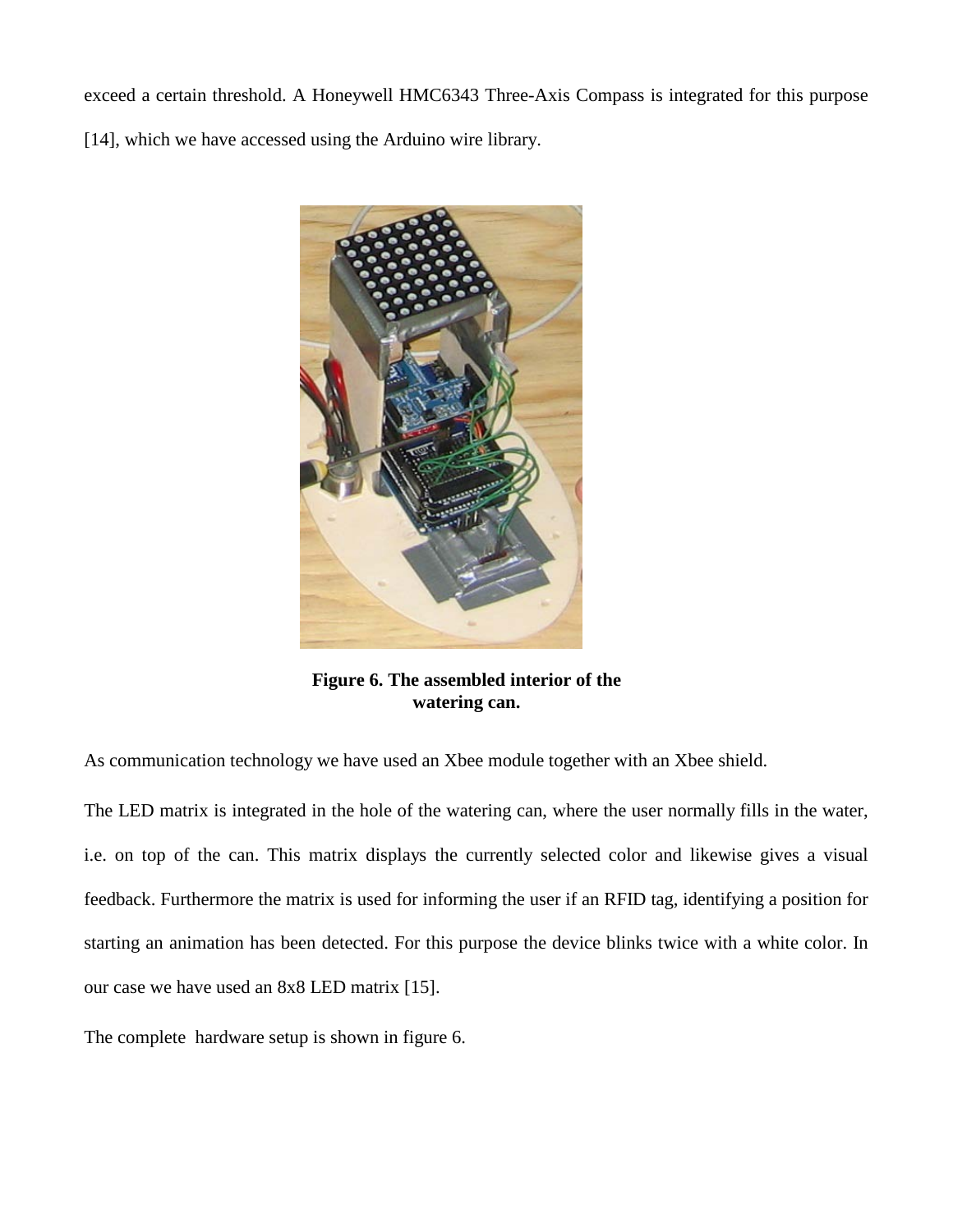# **5.2 Server side hardware setup**

On the server side we have used a similar hardware setup as in the watering can with Xbee wireless communication and an Arduino board. The Arduino boards are connected to the server over a USB connection. The server processes the input from the watering cans and calculates the belonging animations. The color information is sent over a USB to DMX cable to a DMX converter and then to the attached LED strips (as shown in fig. 7), which are able to display the RGB color spectrum.



**Figure 7. LED strips.**

# **5.3 Lighting control**

The server takes care of the control of the different lights. Different situations have to be taken into account. First of all there was a non interactive mode, that had to be implemented for presentations and other events. For this case all lights had to be switched to the color white in order to provide illumination.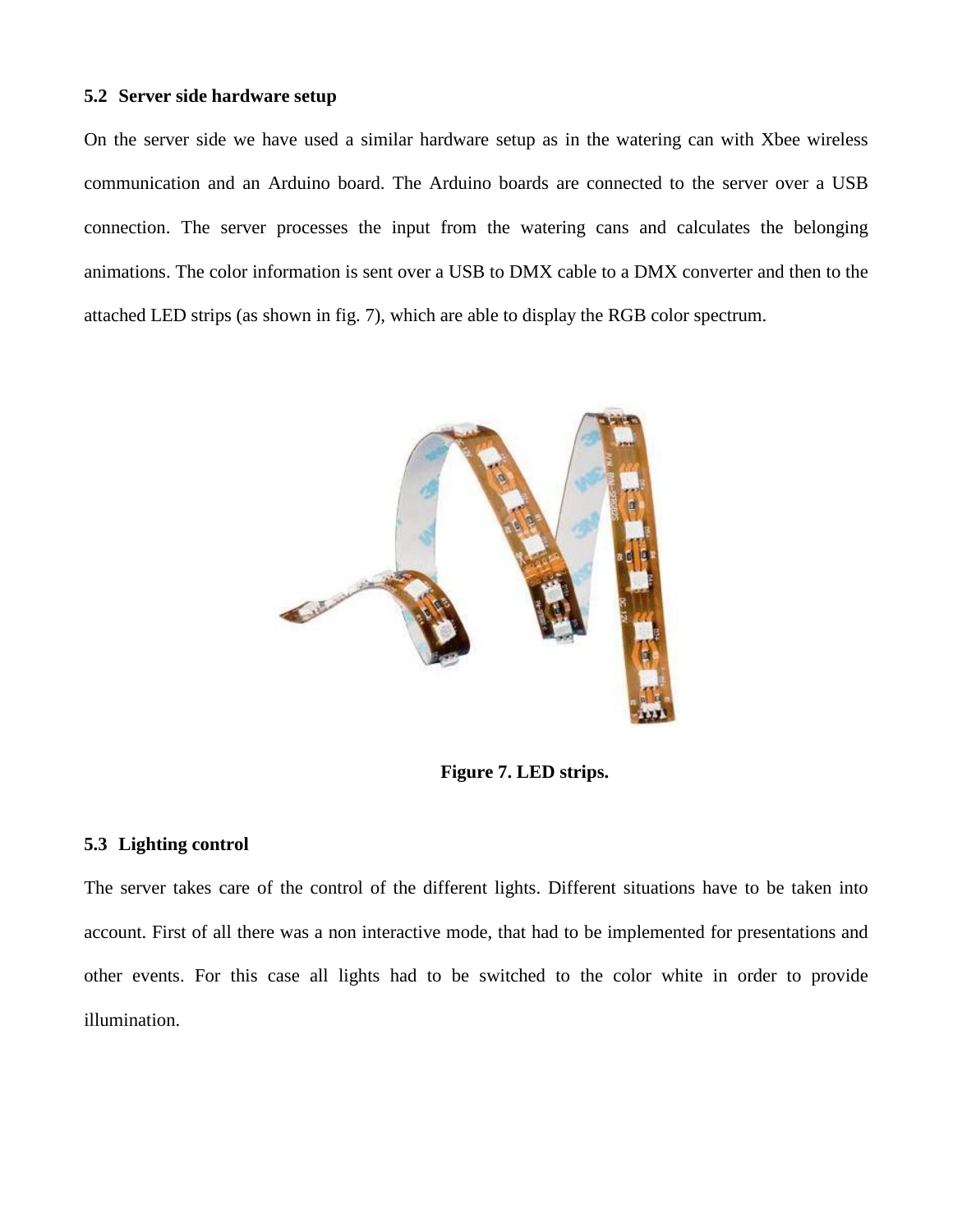As it concerns the interaction with the watering cans the animation with the color, a user has selected by turning the can, shall start as soon the can is tilted. The animation shall start at the user's position and propagate to the neighboring combs. Since the three different cans can be used at the same time collisions may take place when the animations start to overlap. In this case the combs at the edges between the areas will be set to a blended color. This idea is illustrated in figure 8.



**Figure 8. Light animation.**

The software for the lighting control has been realized as a Java program. The main component loops over the following steps:

- 1. The Arduino module, which is responsible for the watering can provides the data for color and position at the USB port.
- 2. The data will be processed by the ceiling threads and written into the ceiling array, representing the individual illumination for each comb.
- 3. A DMX thread is notified about the new data.
- 4. The thread processes the arrays of the three cans and reads the color information. If there are different values for the same position, an arithmetic average is calculated.
- 5. The values are transmitted to the DMX controllers
- 6. The ceiling threads visit step by step all combs looping between step 3 and 6 until the animation is completed.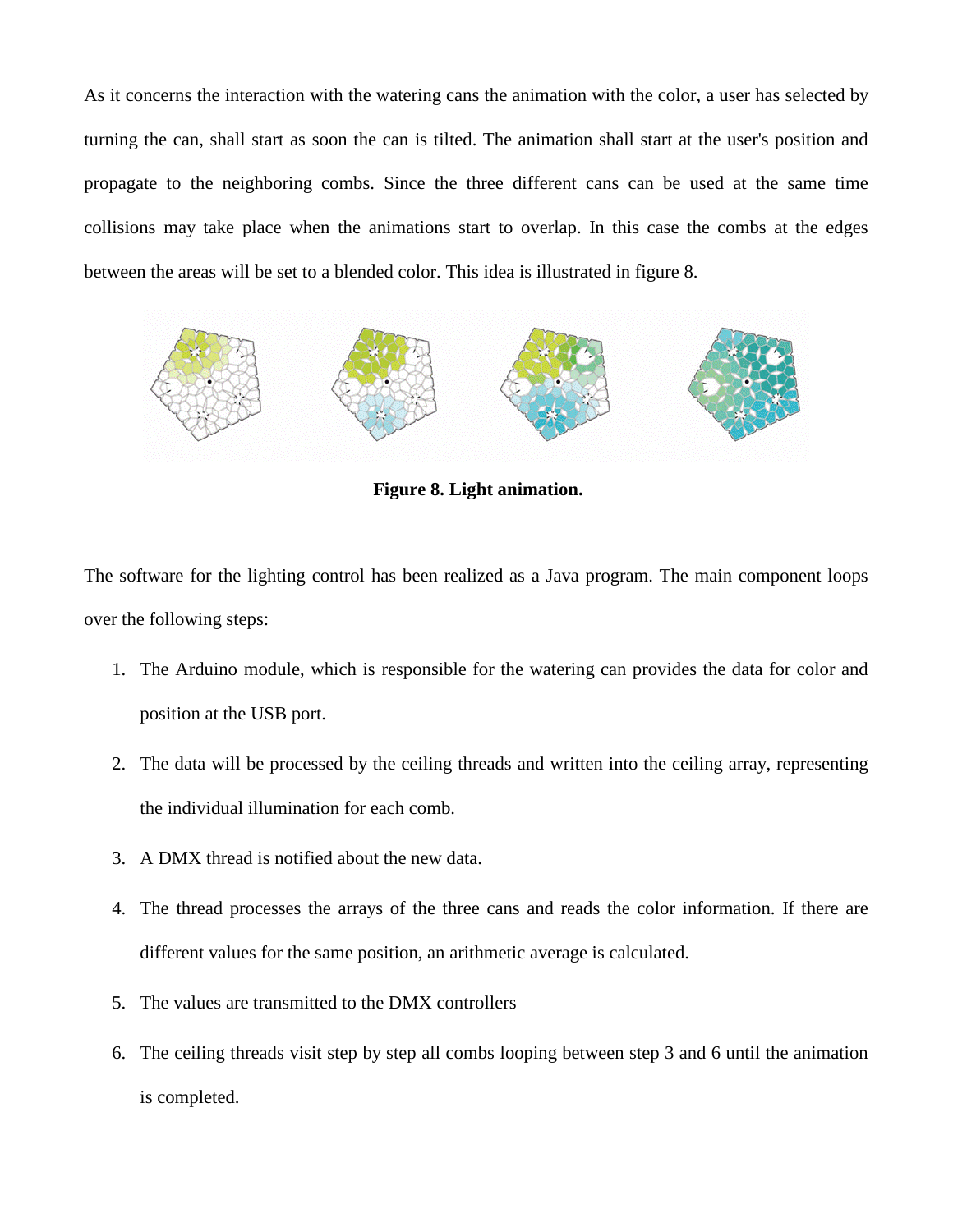7. The ceiling threads wait for new data. Once new data is available the loop starts again at step 1. In addition to this procedure, an automatic mode has been implemented, which can be activated by night, when the pavilion is closed and no more visitors are present.

### **6. RESUMEE AND FUTURE WORK**

We have recently experienced the advent of a "digital modernism" in architecture. Hereby architects draw and integrate methods and aesthetics from computer technology which finally is having a significant impact on the current development of architecture: this architecture has become more complex in terms of its physical structure but also regarding its material and immaterial effects. Here the specific knowledge of media designers and computer scientists has proven to be necessary to develop projects beyond a classical architectural repertoire.

As a case study Treehugger has been the first collaboration of three disciplines at the University of Applied Sciences in Trier: architecture, intermedia design and computer sciences. We have aimed to develop a project that fully integrates these different professions in order to contribute to the current discourse, not only in the building industry, but also in relation to media design and computer sciences. Furthermore students from the different disciplines have been working together in order to realize Treehugger. The students had to take charge of their work package from the beginning until to the final product. They had to coordinate with the other teams, since all processes were strongly interrelated and they had to communicate with the external partners. This process has been a very challenging and instructive and rewarding experience for the students, reflecting ideas and decisions in the light of the entire project.

Until now the pavilion and the interactive light installation have gathered a great interest from the public. At the opening weekend of the BUGA, more than 5000 people visited the pavilion. Especially at night, when the lights are widely visible, the automatic light animations make the pavilion to a spectacular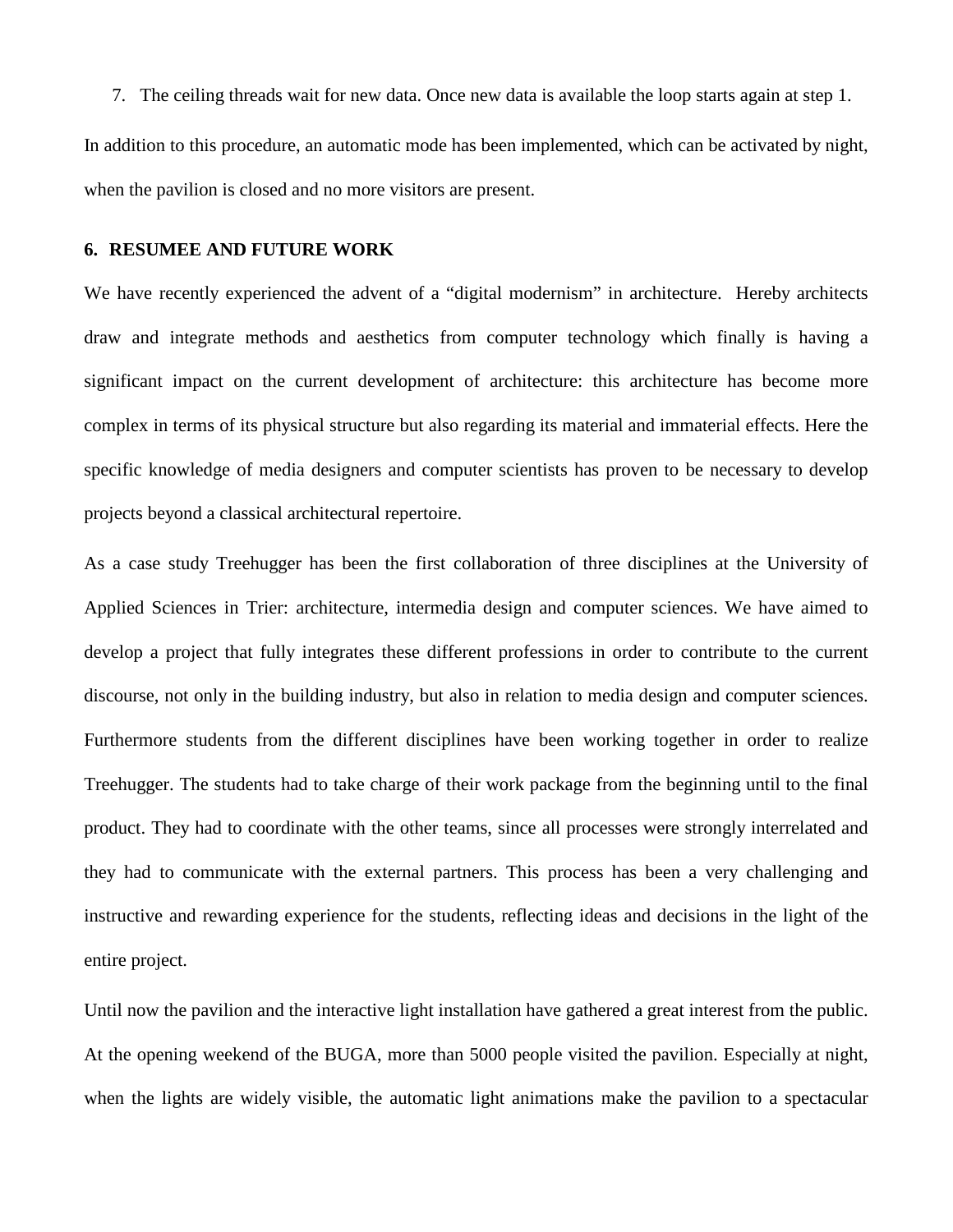attraction for the whole city, due to the exposed location close to a road junction (more pictures from the pavilion at night can be found under: http://buga2011.tumblr.com/).

Furthermore special light events are planned, where the initiators of the pavilion will emphasize interactive light installation and invite the public to experience the interaction with the pavilion.

However we have not yet carried through a profound evaluation and user study of the interactive light installation until today. This is planned for later in the year, when the daylight time is shorter and when we have more time in the evening to gather user experiences.

#### **7. AKNOWLEDGEMENTS**

We want to thank the whole team that has worked on the realization of Treehugger: Our client, the Chamber of Skilled Crafts, Koblenz. Christoph Krause, director of the Center for Design, Manufacturing and Communication, Dipl.- Ing (FH) Hans-Ulrich Brink. The architectural design has been developed by the team of the department digital design at University of Applied Sciences, Trier: Prof. Dipl.-Ing. Holger Hoffmann with Dipl.-Ing.(FH) Jan Busemeyer, Dipl.-Ing. (FH) Frank Stolz, Jan Weber, Eva Ziegler, Gabriel Wüstner, and Peter Zock. The structural engineering has been made by the Office for Structural Design, Frankfurt am Main: Prof. Dr.-Ing. Harald Kloft, Jürgen Scholte-Wasssink, Florian Mähl, Peter Gerlach. In charge of the execution has been Ochs GmbH, Kirchberg: Christian Schiel (construction supervisor), Frank Schneider & Sven Schneider (CAD). The team of the Faculty Intermedia Design, University of Applied Sciences, Trier has developed the concept of interactive light installation. Prof. Daniel Gilgen heading the group of conceptual design with Thorsten Gätz, Jana Schell and Rebekka Thies. The hard- and software realization has been made by Prof. Dr.-Ing. Georg J. Schneider, Faculty of Computer Sciences, with Niko Schmidt, Julian-Marc Steffen and Christian Ternes.

# **8. REFERENCES**

<span id="page-15-0"></span>[1] BUGA 2011 http://www.buga2011.de/web/en/index.php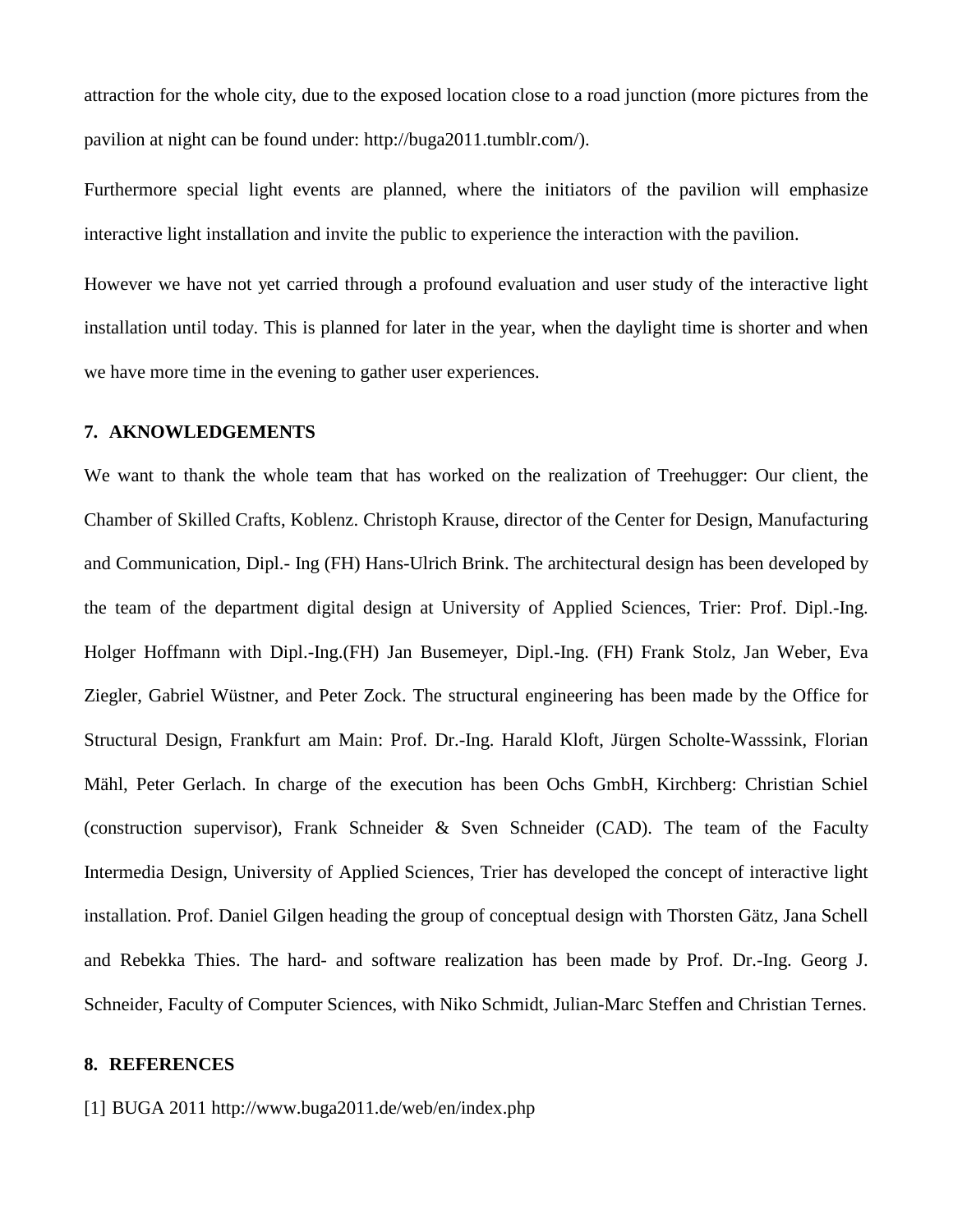- <span id="page-16-0"></span>[2] realities:united GmbH, Berlin, Germany, http://www.realities-united.de/#PROJECT,69,1
- <span id="page-16-1"></span>[3] UNStudio Amsterdam, The Netherlands, http://www.unstudio.com/nl/unstudio/contact/address
- <span id="page-16-2"></span>[4] WHITEvoid interactive art and design, Berlin, Germany, http://www.whitevoid.com/portfolio/#/main/contact
- <span id="page-16-3"></span>[5] Studio Roosegaarde, Waadinxveen, The Netherlands, http://www.studioroosegaarde.net/
- <span id="page-16-4"></span>[6] ART+COM AG, Berlin, Germany, http://www.artcom.de
- <span id="page-16-5"></span>[7] Gilroy S. W., Cavazza, M. and Chaignon, R. 2008. E-Tree: affective interactive art. In *Proceedings of the 2008 International Conference on Advances in Computer Entertainment Technology (ACE'08)* (Yokohama, Japan, December 3-5, 2008). ACM New York, NY, USA
- <span id="page-16-6"></span>[8] Kuribayashi, S., Kimura, T. and Tanaka, H. Keio University Plant feeling light: a lighting system working with plant biorhythms. In: *Proceedings of the 2009 International Conference on Advances in Computer Enterntainment Technology (ACE'09)* (Athens, Greece, October 28-30, 2009). ACM New York, NY, USA
- <span id="page-16-7"></span>[9] Ha, T. and Woo, W. Garden Alive: an Emotionally Intelligent Interactive Garden. In: The International Journal of Virtual Reality, 2006, 5(4):21-30 http://www.ijvr.org/issues/issue4/3.pdf
- <span id="page-16-8"></span>[10] Sato, M., Suzuki, Y., Nishizaka, S., Torigoe, Y., Izumihara, A., Hiyama, A., Nishimura, K., Tanikawa, T. and Hirose, M. Highly integratable large-scale displays for public spaces. In: *Proceedings of the 12th ACM international conference adjunct papers on Ubiquitous computing (Ubicomp '10)* (26. - 29. September, Copenhagen, Denmark). ACM New York, NY, USA
- <span id="page-16-9"></span>[11] Ueki, A., Kamata, M. and Inakage, M. Tabby: designing of coexisting entertainment content in everyday life by expanding the design of furniture. In: *Proceedings of the international conference*